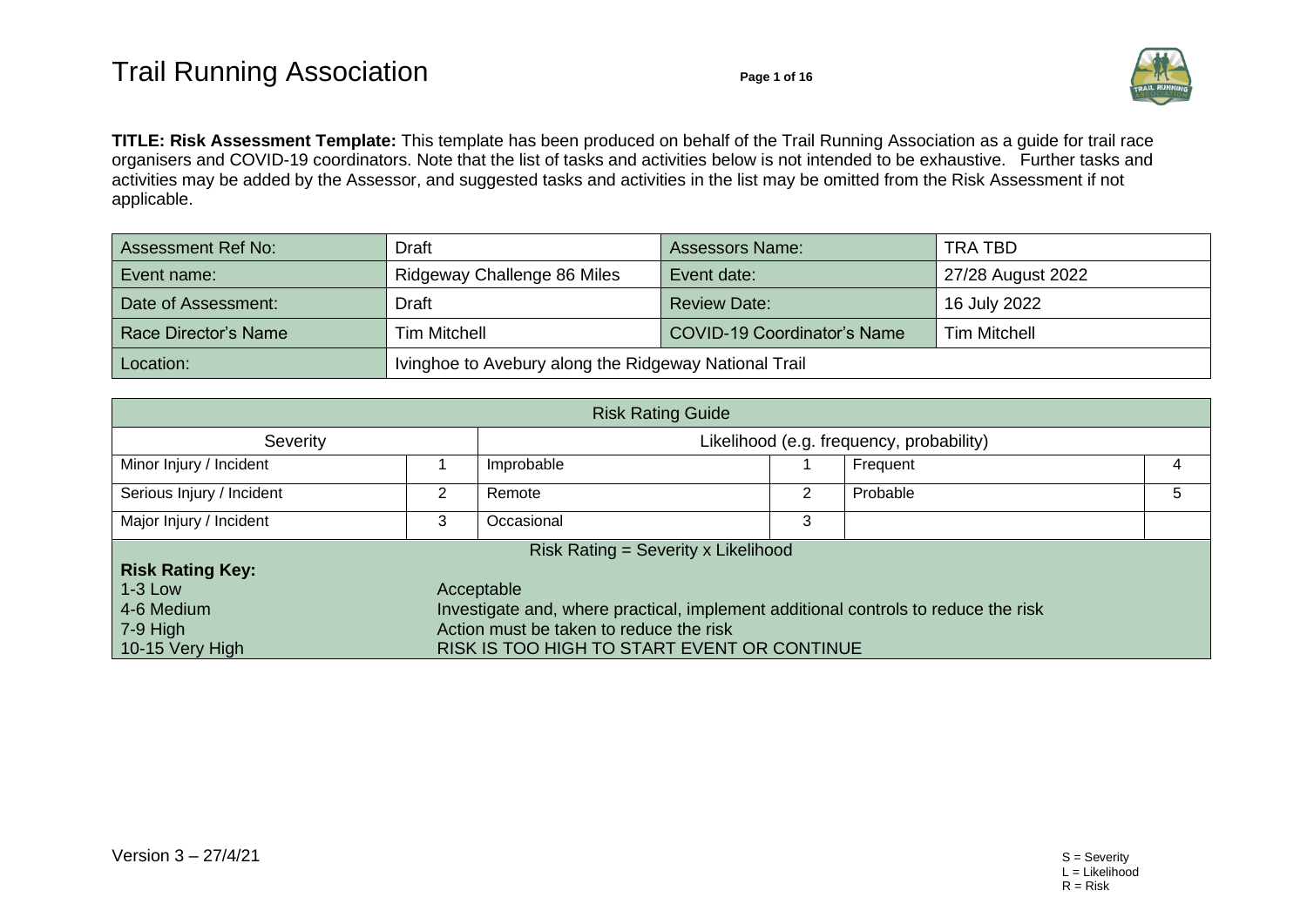# Trail Running Association **Page 2 of 16**



| Index          | Description of the<br>task / activity                              | Identify the Hazard<br>and<br>Reasonably<br>Foreseeable Worse<br>Case Injury (RFWCI)<br>or other adverse<br>consequences                | Identify who is at risk, numbers<br>at risk, and patterns of exposure                                                                                                                                                                                                                                             | Details of controls that are to be<br>implemented and factors affecting                                                                                                                                                                                                                                                                                                                                                                                                                                                                                                                                                                                                                                                                            | Risk rating considering<br>the controls to be<br>implemented |              |              |  |  |  |  |
|----------------|--------------------------------------------------------------------|-----------------------------------------------------------------------------------------------------------------------------------------|-------------------------------------------------------------------------------------------------------------------------------------------------------------------------------------------------------------------------------------------------------------------------------------------------------------------|----------------------------------------------------------------------------------------------------------------------------------------------------------------------------------------------------------------------------------------------------------------------------------------------------------------------------------------------------------------------------------------------------------------------------------------------------------------------------------------------------------------------------------------------------------------------------------------------------------------------------------------------------------------------------------------------------------------------------------------------------|--------------------------------------------------------------|--------------|--------------|--|--|--|--|
| No:            |                                                                    |                                                                                                                                         |                                                                                                                                                                                                                                                                                                                   | the likelihood of an accident<br>occurring                                                                                                                                                                                                                                                                                                                                                                                                                                                                                                                                                                                                                                                                                                         | S                                                            | L            | $\mathsf{R}$ |  |  |  |  |
|                | Section A - Risks that are not COVID-19 specific                   |                                                                                                                                         |                                                                                                                                                                                                                                                                                                                   |                                                                                                                                                                                                                                                                                                                                                                                                                                                                                                                                                                                                                                                                                                                                                    |                                                              |              |              |  |  |  |  |
| A <sub>1</sub> | Travelling to and from the<br>event and travel during the<br>event | Road traffic or other<br>accident<br>RFWCI = Damage to<br>vehicles, Injury to driver<br>and passengers                                  | Runners, officials, supporters, other<br>helpers, third parties<br>75 runners<br>50 will arrive by car<br>25 will arrive by train being taken to the<br>registration point by minibus.<br>Minibus drivers will work to a shift rota<br>such that no one driver drives over the<br>entire weekend.                 | No additional risks over and above that of<br>normal road usage.<br>Support crews will be reminded the event is<br>on bank holiday weekend and to allow for<br>delays caused by additional traffic.<br>Signed car park at the registration point                                                                                                                                                                                                                                                                                                                                                                                                                                                                                                   | 3                                                            |              | 3            |  |  |  |  |
| A2             | Running/traversing the route.                                      | Runners straying from the<br>route/getting lost.<br>Spectators getting lost.<br>$RFWCI = Distress$                                      | Runners are tracked and monitored by<br>Raynet. The route is signposted<br>throughout.<br>Spectators and support crews have<br>access to maps on the Ridgeway<br>Challenge website and checkpoint<br>information including where they can<br>park.<br>75 runners, 30 support crews.<br>Risk throughout the event. | Runners occasionally leave the route<br>although non have become lost. The route<br>throughout is sign posted. Runners usually<br>retrace their steps to re-join the route.<br>Raynet monitor runner locations and alert<br>the race director if they are way off course<br>or approaching major roads or watercourse.<br>During the hours of darkness there is a<br>slightly hight risk of exposure for lost<br>runners. Raynet alert the race director<br>much sooner during these hours bringing<br>the runner back on course.<br>Runners can call staff for assistance.<br>Checkpoints are on or near roads that are<br>easily navigated to by road. The event does<br>not offer directions on the day other than<br>website interactive maps. | 1                                                            | $\mathbf{2}$ | $\mathbf{2}$ |  |  |  |  |
| A3             | Participation in the run                                           | Due to the nature of the<br>event, runners may<br>sustain any number of<br>common injuries<br>associated with this type<br>of activity. | First half 75 runners<br>Second half 55 runners<br>Risk throughout the event.                                                                                                                                                                                                                                     | Runners have access to first aid at the<br>registration point, checkpoints along the<br>route and halfway. First aid and a<br>paramedic are available at the finish.<br>The mandatory kit list states a warm top<br>must be carried throughout the event. This<br>is to be worn if the runner retires and<br>awaiting collection, if the runner takes<br>longer to reach checkpoints and begins to<br>walk, have a dry top to wear should it rain                                                                                                                                                                                                                                                                                                  | 1                                                            | 3            | 3            |  |  |  |  |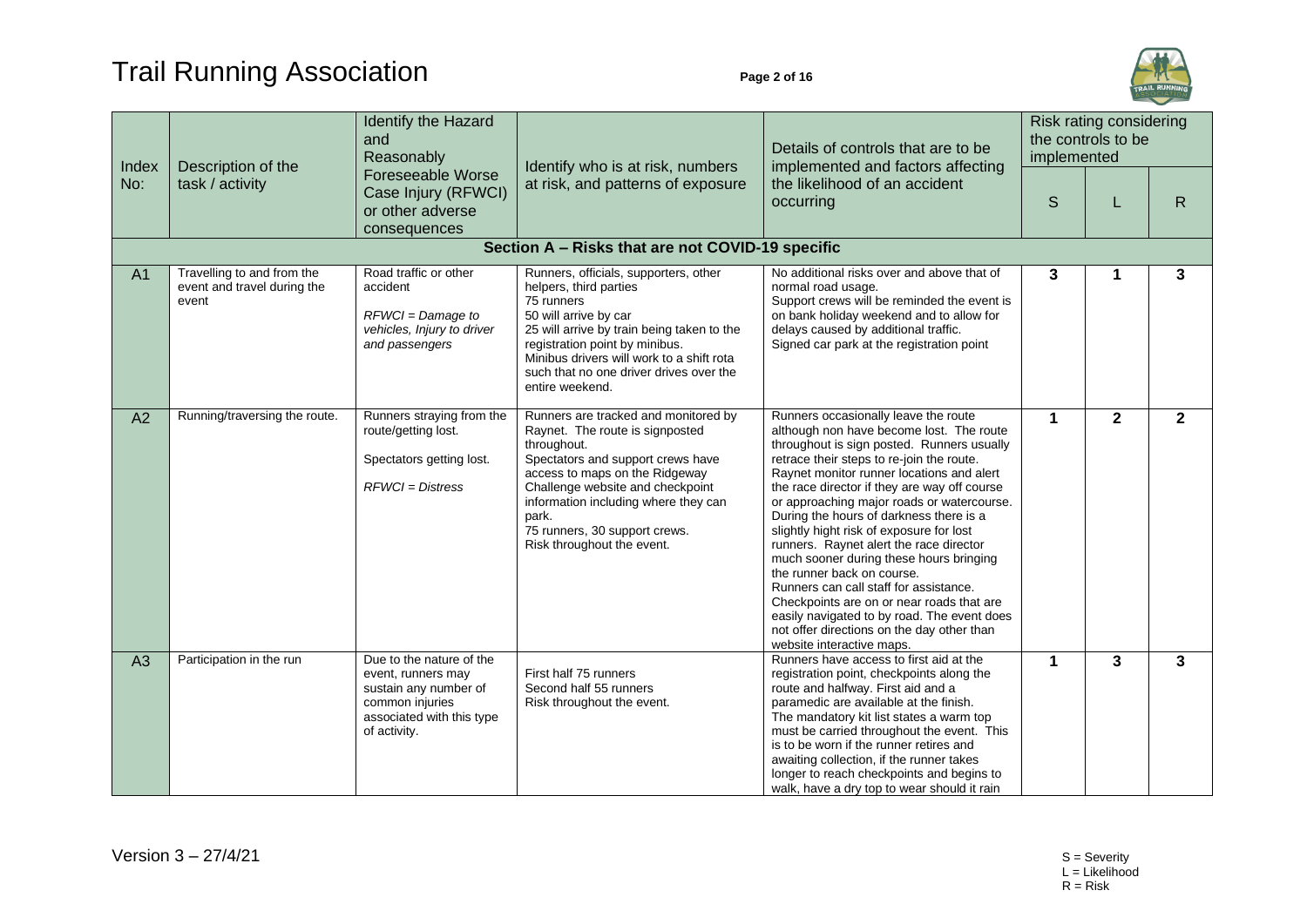

|                | Description of the                                     | Identify the Hazard<br>and<br>Reasonably<br>Foreseeable Worse<br>Case Injury (RFWCI)<br>or other adverse<br>consequences                               | Identify who is at risk, numbers<br>at risk, and patterns of exposure         | Details of controls that are to be<br>implemented and factors affecting                                                                                                                                                                                                                                                                                                                                                                                                                                                                                                                                     | Risk rating considering<br>the controls to be<br>implemented |              |                |
|----------------|--------------------------------------------------------|--------------------------------------------------------------------------------------------------------------------------------------------------------|-------------------------------------------------------------------------------|-------------------------------------------------------------------------------------------------------------------------------------------------------------------------------------------------------------------------------------------------------------------------------------------------------------------------------------------------------------------------------------------------------------------------------------------------------------------------------------------------------------------------------------------------------------------------------------------------------------|--------------------------------------------------------------|--------------|----------------|
| Index<br>No:   | task / activity                                        |                                                                                                                                                        |                                                                               | the likelihood of an accident<br>occurring                                                                                                                                                                                                                                                                                                                                                                                                                                                                                                                                                                  | S                                                            | L            | R              |
|                |                                                        | RFWCI = Sprains, strains,<br>pulled muscles.<br>dehydration, exposure.<br>Plus: Aggravation of a<br>predisposed medical<br>condition e.g. Asthma       |                                                                               | and waiting collection from support crews<br>should they retire.                                                                                                                                                                                                                                                                                                                                                                                                                                                                                                                                            |                                                              |              |                |
| A <sub>4</sub> | <b>Runner Tracking</b>                                 | Runner injured or lost on<br>route.<br>$RFWCI = Distress to$<br>runner and /or runner's<br>friends/family.                                             | 75 runners first half<br>55 runners second half<br>Risk throughout the event. | Runners carry a tracker. Runner locations<br>can be seen in real time. Runners can also<br>see their location online. Friends and family<br>can see their runner's location real time.<br>Should a tracker remain stationary the<br>runner will be contacted by phone to<br>establish why they are not moving.<br>4x4 ambulance is located at Avebury, the<br>finish, able to reach runners on the course<br>during later stages when most injuries have<br>occurred historically.                                                                                                                          | 1                                                            | $\mathbf{2}$ | $\mathbf{2}$   |
| A <sub>5</sub> | Interaction with vehicular and<br>or spectator traffic | Runners being struck by<br>or running into vehicles or<br>other persons not<br>participating in the event<br>e.g. spectators.<br>$RFWCI = Broken$ limb | 75 runners first half<br>55 runners second half<br>Risk throughout the event. | There are road crossings and some road<br>sections of the Ridgeway. All crossings are<br>part of the Ridgeway National Trail proper<br>apart from a diversion through Ogbourne St<br>George. This diversion is to avoid a major<br>road crossing on the A346. The diversion<br>is used by other Ridgeway events.<br>It is mandatory that runners wear some<br>reflective clothing during when leaving CP8<br>at Fox Hill. This will be during the hours of<br>darkness.<br>The course is wide enough throughout for<br>cyclists, riders on horseback, motorcycles,<br>4x4s and runners to pass one-another. | $\mathbf{3}$                                                 | $\mathbf 1$  | 3              |
| A6             | Injuries and Illness                                   | Untreated injuries and or<br>illness due to inadequate<br>medical provision<br>available to the event.<br>$RFWCI = Increase$                           | 75 runners first half<br>55 runners second half<br>Risk throughout the event. | The event has both mobile first aid, static<br>first aid and mobile paramedic. Runners<br>may find that they must wait for assistance<br>as it is unlikely they will have an injury<br>immediately afront a first aider.                                                                                                                                                                                                                                                                                                                                                                                    | 1                                                            | $\mathbf{2}$ | $\overline{2}$ |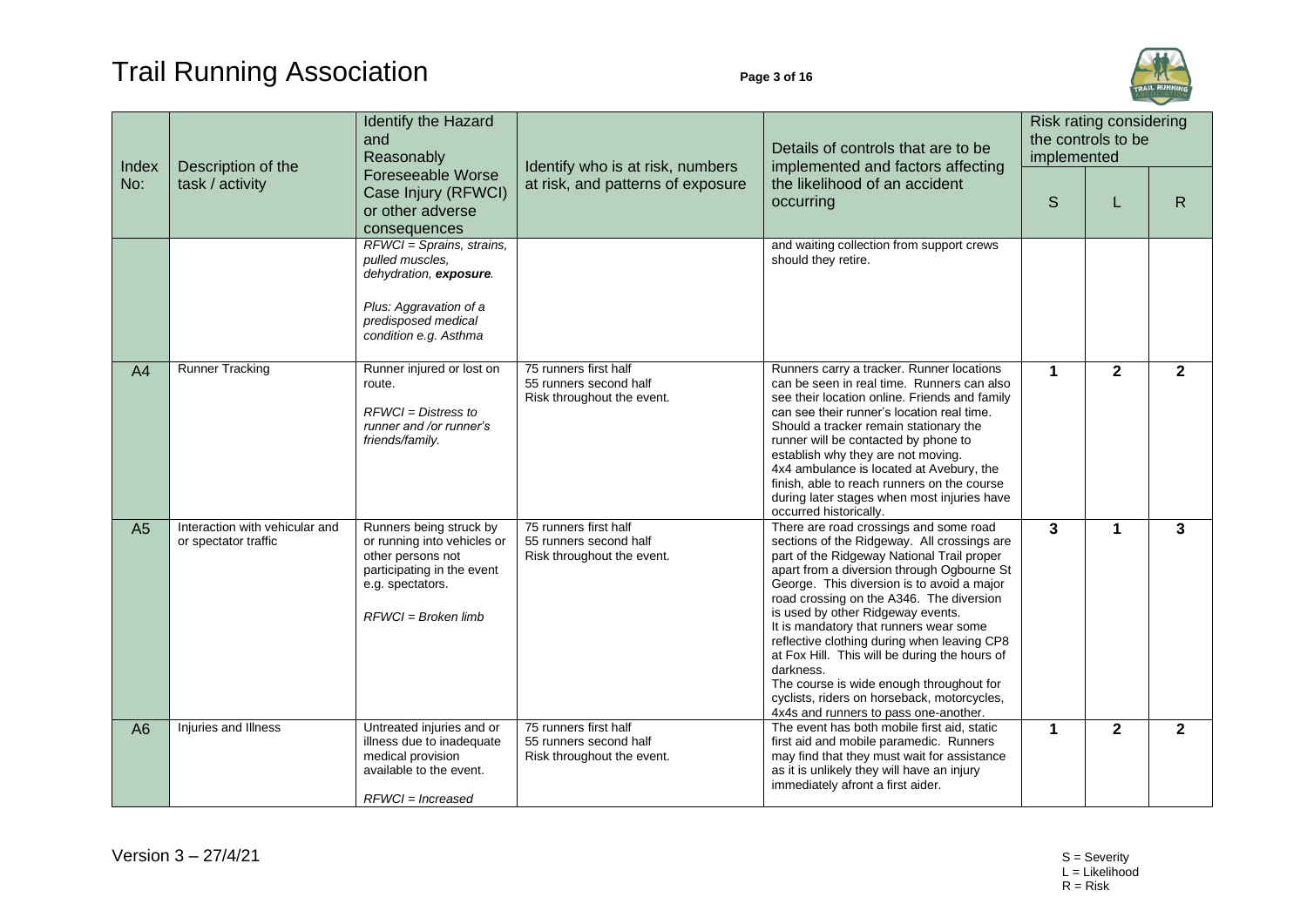

| Index          | and<br>Description of the<br>task / activity | Identify the Hazard<br>Reasonably                                                                                                                                                                                                                                                                                        | Identify who is at risk, numbers<br>at risk, and patterns of exposure         | Details of controls that are to be<br>implemented and factors affecting                                                                                                                                                                                                                                                                                                                                  | Risk rating considering<br>the controls to be<br>implemented |                |                |
|----------------|----------------------------------------------|--------------------------------------------------------------------------------------------------------------------------------------------------------------------------------------------------------------------------------------------------------------------------------------------------------------------------|-------------------------------------------------------------------------------|----------------------------------------------------------------------------------------------------------------------------------------------------------------------------------------------------------------------------------------------------------------------------------------------------------------------------------------------------------------------------------------------------------|--------------------------------------------------------------|----------------|----------------|
| No:            |                                              | <b>Foreseeable Worse</b><br>Case Injury (RFWCI)<br>or other adverse<br>consequences                                                                                                                                                                                                                                      |                                                                               | the likelihood of an accident<br>occurring                                                                                                                                                                                                                                                                                                                                                               | S                                                            | L              | R.             |
|                |                                              | severity of injuries or<br>deterioration of condition<br>due to immediate medical<br>care not being available<br>whilst awaiting arrival of<br>first aiders or emergency<br>ambulance                                                                                                                                    |                                                                               |                                                                                                                                                                                                                                                                                                                                                                                                          |                                                              |                |                |
| A7             | Trails/footpaths and ground<br>conditions    | Slips trips, falls, and<br>uneven / changing ground<br>conditions.<br>Slippery ground<br>conditions due to<br>wet/adverse weather<br>conditions.<br>Accidents when<br>traversing gates and<br>stiles.<br>$RFWCI = Fall resulting in$<br>bruising/broken limb                                                             | 75 runners first half<br>55 runners second half<br>Risk throughout the event. | The Ridgeway is a well-established trail.<br>Some sections are worn exposing<br>compressed chalk that becomes slippery<br>after rainfall or crop irrigation.<br>Runners are warned of such hazards<br>before the event. Runners are requested to<br>wear appropriate shoes and to run at a<br>pace suitable to the conditions underfoot.<br>There are no stiles, just gates that are well<br>maintained. | 1                                                            | 3              | $\mathbf{3}$   |
| A <sub>8</sub> | Adverse weather conditions                   | Thermal discomfort due to<br>extremes of temperature<br>and/or wet weather.<br>$RFWCI = Hyperthermia/$<br>hypothermia/ heat stroke<br>Secondary effects from<br>adverse weather<br>including: mud, heavy<br>rain, strong wings,<br>thunder and lightning, fog<br>etc may result in the need<br>to dynamically assess the | 55 runners second half<br>Risk throughout the night section                   | Runners are to carry a piece of warm<br>clothing throughout the second half.<br>Night section checkpoints have a gazebo to<br>shelter runners from inclement weather. All<br>night checkpoints are easily accessible by<br>road aiding recovery by minibus or<br>ambulance.<br>CP8 has an open fire to warm runners<br>whilst awaiting collection.<br>All night checkpoints provide hot drinks.          | 1                                                            | $\overline{2}$ | $\overline{2}$ |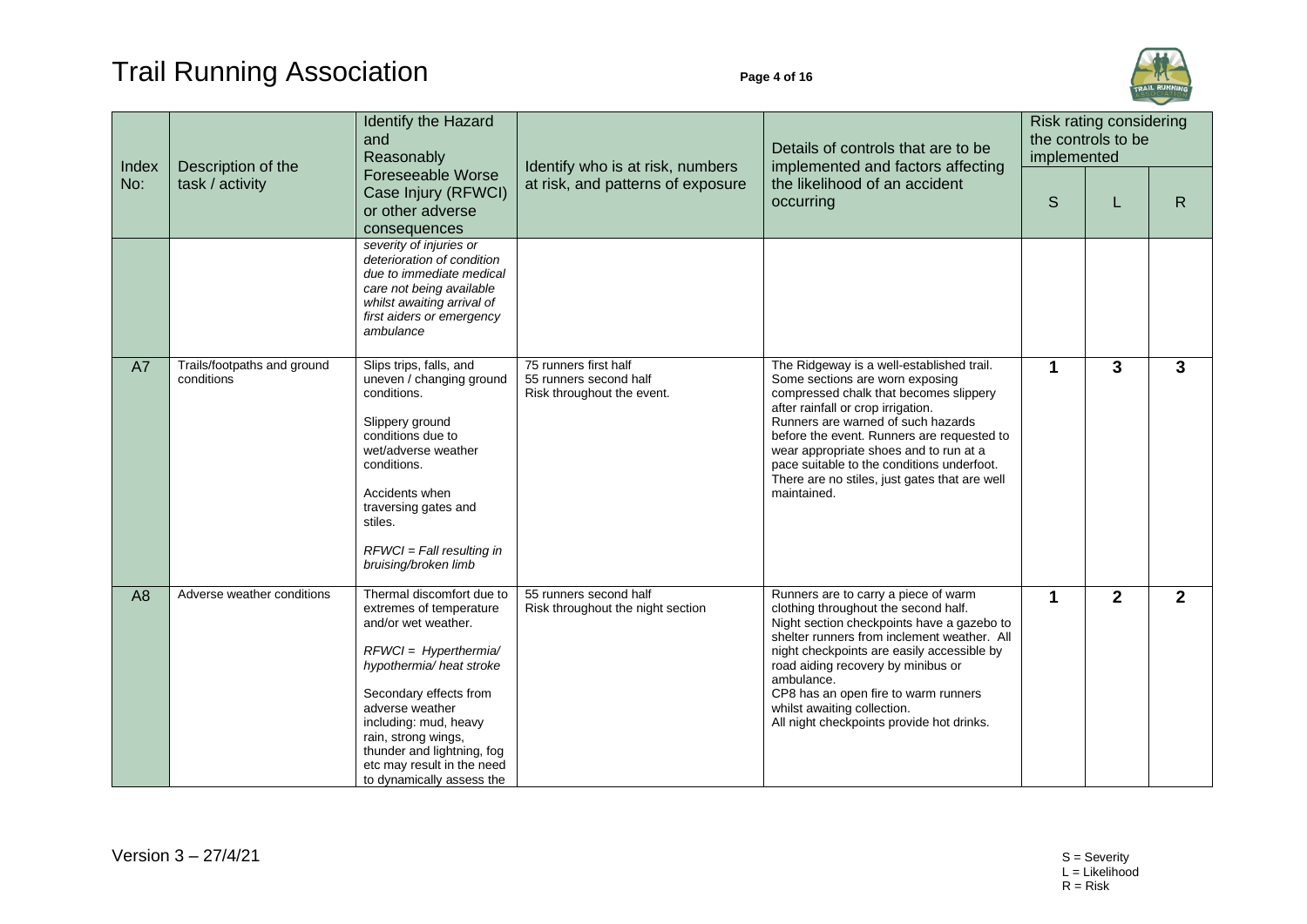

| Index           | Description of the                      | Identify the Hazard<br>and<br>Reasonably<br>Foreseeable Worse<br>Case Injury (RFWCI)<br>or other adverse<br>consequences                                                                                                                                                            | Identify who is at risk, numbers<br>at risk, and patterns of exposure         | Details of controls that are to be<br>implemented and factors affecting<br>the likelihood of an accident<br>occurring                                                                                                                                                                                                                                                                                                                                                                                                                                                                                                                       | Risk rating considering<br>the controls to be<br>implemented |                         |             |
|-----------------|-----------------------------------------|-------------------------------------------------------------------------------------------------------------------------------------------------------------------------------------------------------------------------------------------------------------------------------------|-------------------------------------------------------------------------------|---------------------------------------------------------------------------------------------------------------------------------------------------------------------------------------------------------------------------------------------------------------------------------------------------------------------------------------------------------------------------------------------------------------------------------------------------------------------------------------------------------------------------------------------------------------------------------------------------------------------------------------------|--------------------------------------------------------------|-------------------------|-------------|
| No:             | task / activity                         |                                                                                                                                                                                                                                                                                     |                                                                               |                                                                                                                                                                                                                                                                                                                                                                                                                                                                                                                                                                                                                                             | S                                                            | L                       | R           |
|                 |                                         | controls laid out within<br>this assessment.                                                                                                                                                                                                                                        |                                                                               |                                                                                                                                                                                                                                                                                                                                                                                                                                                                                                                                                                                                                                             |                                                              |                         |             |
| A <sub>9</sub>  | Contact with animals                    | Interaction between<br>runners and animals e.g.<br>cattle, sheep, dogs.<br>$RFWCI = Bite$ or blunt<br>trauma (kick, head butt<br>etc) cuts and bruises,<br>broken limb.                                                                                                             | 75 runners first half<br>55 runners second half<br>Risk throughout the event. | It is inevitable that runners will encounter<br>dog walkers, cows and sheep due to the<br>nature of the trail. Cows pose the highest<br>risk. Runners are told to walk around cows<br>or find an alternative route.                                                                                                                                                                                                                                                                                                                                                                                                                         | 1                                                            | $\mathbf 1$             | 1           |
| A <sub>10</sub> | Natural occurring hazards,<br>trees etc | Slip, trip, fall, or other<br>injury caused by contact<br>with the hazard.<br>$RFWCI = Cuts$ and<br>bruises, broken limb, eye<br>injury.                                                                                                                                            | 75 runners first half<br>55 runners second half<br>Greater risks on night     | The Ridgeway passes through woods in<br>both halves of the event. Passing through<br>woods at night increases the chance of trip<br>hazards and eye injury.<br>Runners must wear a headtorch and carry<br>additional batteries to ensure they can see<br>their way. A second torch is to be carried<br>so they can see to change batteries in the<br>other.<br>The course is well maintained by National<br>Trails. National Trails informs the race<br>director of known recent treefalls and<br>deterioration of the course a few days in<br>advance of the event. The race director<br>relays this information to runners on the<br>day. | 1                                                            | $\overline{\mathbf{3}}$ | 3           |
| A11             | Water hazards                           | Where routes follow or<br>cross waterways, lakes,<br>the seaside, and so on,<br>hazards associated with<br>contact with water,<br>including drowning,<br>exposure, and water-<br>borne diseases e.g.<br>Leptospirosis (Weil's<br>Disease)<br>$RFWCI = Contracting$<br>Leptospirosis | All runners                                                                   | The course does not pass through any<br>waterways. There is one section that<br>passes along the River Thames on the<br>path. Runners do not meet with water. The<br>Thames Path is a well-worn path with no<br>narrow sections that would push runners<br>towards water.                                                                                                                                                                                                                                                                                                                                                                   | 1                                                            | $\mathbf{1}$            | $\mathbf 1$ |

 $Version 3 - 27/4/21$  S = Severity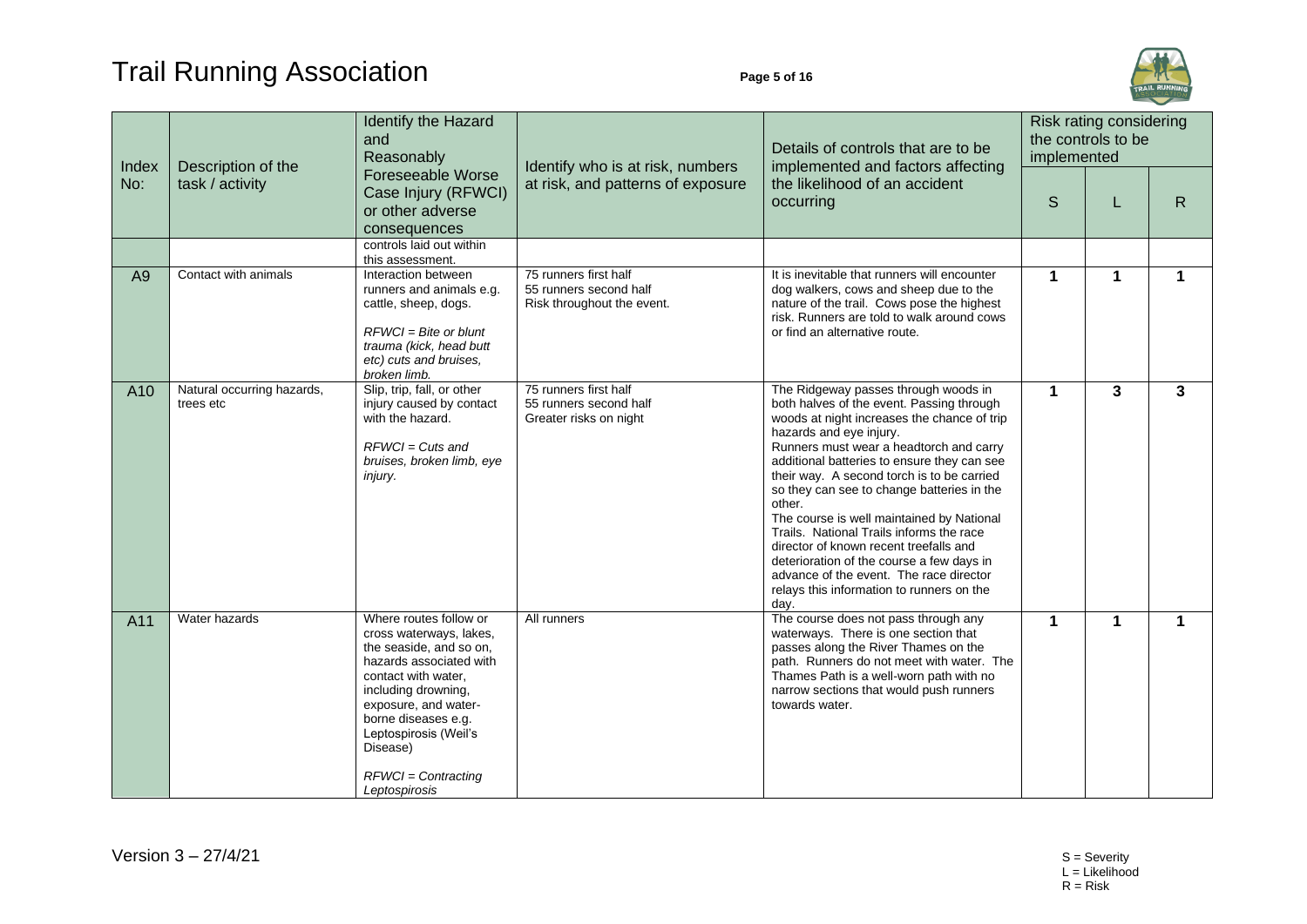## Trail Running Association **Page 6 of 16**



| Index | Description of the                                                                                        | Identify the Hazard<br>and<br>Reasonably<br>Foreseeable Worse<br>Case Injury (RFWCI)<br>or other adverse<br>consequences                                                               | Identify who is at risk, numbers<br>at risk, and patterns of exposure            | Details of controls that are to be<br>implemented and factors affecting                                                                                                                                                                                                                                                                                                                                                                                                                                                                                                                                                                                                                                                                                                                                                                                                                                                                                                                                                                                                                                                                                                                       | Risk rating considering<br>the controls to be<br>implemented |              |              |
|-------|-----------------------------------------------------------------------------------------------------------|----------------------------------------------------------------------------------------------------------------------------------------------------------------------------------------|----------------------------------------------------------------------------------|-----------------------------------------------------------------------------------------------------------------------------------------------------------------------------------------------------------------------------------------------------------------------------------------------------------------------------------------------------------------------------------------------------------------------------------------------------------------------------------------------------------------------------------------------------------------------------------------------------------------------------------------------------------------------------------------------------------------------------------------------------------------------------------------------------------------------------------------------------------------------------------------------------------------------------------------------------------------------------------------------------------------------------------------------------------------------------------------------------------------------------------------------------------------------------------------------|--------------------------------------------------------------|--------------|--------------|
| No:   | task / activity                                                                                           |                                                                                                                                                                                        |                                                                                  | the likelihood of an accident<br>occurring                                                                                                                                                                                                                                                                                                                                                                                                                                                                                                                                                                                                                                                                                                                                                                                                                                                                                                                                                                                                                                                                                                                                                    | S                                                            | L            | R            |
|       |                                                                                                           |                                                                                                                                                                                        |                                                                                  |                                                                                                                                                                                                                                                                                                                                                                                                                                                                                                                                                                                                                                                                                                                                                                                                                                                                                                                                                                                                                                                                                                                                                                                               |                                                              |              |              |
| A12   | Collisions between runners                                                                                | Collision between runners<br>during the start of the<br>race.<br>Collision between runners<br>during the running of the<br>race<br>$RFWCI = Fall resulting in$<br>bruising/broken limb | All runners                                                                      | Runners will start in groups of just six to ten<br>every ten minutes. Runners pass through a<br>wide trail immediately after starting.<br>Runners become spaced out over the first<br>few miles. The course is sufficiently wide<br>enough for the first few miles for many<br>more runners (usually around 90)                                                                                                                                                                                                                                                                                                                                                                                                                                                                                                                                                                                                                                                                                                                                                                                                                                                                               | 1                                                            | $\mathbf 1$  | 1            |
| A13   | Setting up feeding stations,<br>first aid stations, start and<br>finish equipment, support<br>tents. etc. | <b>Manual Handling injuries</b><br>RFWCI = Sprain/Strain                                                                                                                               | Approx 4 to 10 staff per checkpoint.<br>There are 9 checkpoints plus the finish. | All checkpoints use purpose made<br>equipment predominately for camping use.<br>Fold out tables and pop-up gazebos are the<br>norm. Each checkpoint has at least two<br>staff there will always be enough staff to lift<br>and carry checkpoint equipment. All<br>checkpoint staff know the locations of the<br>first aid staff.<br>Both checkpoint 5 and the finish will provide<br>hot food. All the equipment is purpose built<br>for cooking (no b-b-q). Staff will have time<br>to familiarise themselves with the<br>equipment. Staff are requested not to use<br>equipment they are unsure about.<br>Checkpoint 8 at Fox Hill has an open fire in<br>a purpose built firepit. The fire pit is<br>contained within a steel frame around nine<br>inches off the ground. No damage to the<br>ground is occurred. The fire will be lit using<br>fire lighting gel. All fuel will be for use on<br>fires (no building rubbish etc). A single<br>person will be responsible for the ignition of<br>the fire and the dousing at the end of the<br>event. The fire is there only for heat, light<br>and ambiance and does not form a part of<br>the attraction of the event. The fire is close | 1                                                            | $\mathbf{2}$ | $\mathbf{2}$ |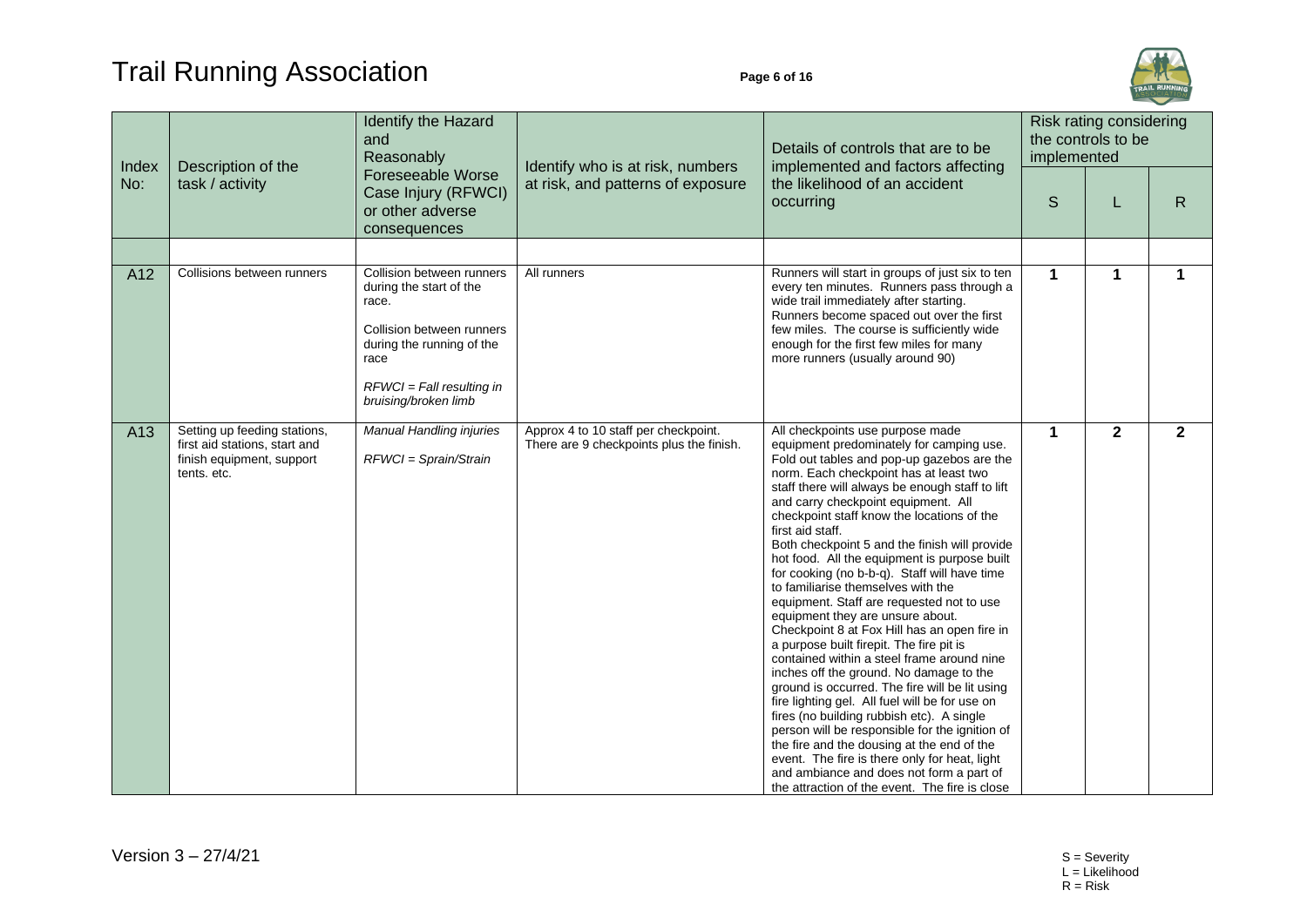## Trail Running Association **Page 7 of 16**



| Index | Description of the                                                                                                               | Identify the Hazard<br>and<br>Reasonably                                                                                                                                                                                                               | Identify who is at risk, numbers                                                                                                             | Details of controls that are to be<br>implemented and factors affecting                                                                                                                                                                                                                                                                                                                                                                                                                                                                                                                                                                                                                                                                                                                                                                                                                                                                                                                                                                                                                                                                                               | Risk rating considering<br>the controls to be<br>implemented |              |              |
|-------|----------------------------------------------------------------------------------------------------------------------------------|--------------------------------------------------------------------------------------------------------------------------------------------------------------------------------------------------------------------------------------------------------|----------------------------------------------------------------------------------------------------------------------------------------------|-----------------------------------------------------------------------------------------------------------------------------------------------------------------------------------------------------------------------------------------------------------------------------------------------------------------------------------------------------------------------------------------------------------------------------------------------------------------------------------------------------------------------------------------------------------------------------------------------------------------------------------------------------------------------------------------------------------------------------------------------------------------------------------------------------------------------------------------------------------------------------------------------------------------------------------------------------------------------------------------------------------------------------------------------------------------------------------------------------------------------------------------------------------------------|--------------------------------------------------------------|--------------|--------------|
| No:   | task / activity                                                                                                                  | Foreseeable Worse<br>Case Injury (RFWCI)<br>or other adverse<br>consequences                                                                                                                                                                           | at risk, and patterns of exposure                                                                                                            | the likelihood of an accident<br>occurring                                                                                                                                                                                                                                                                                                                                                                                                                                                                                                                                                                                                                                                                                                                                                                                                                                                                                                                                                                                                                                                                                                                            | S                                                            | L            | $\mathsf{R}$ |
|       |                                                                                                                                  |                                                                                                                                                                                                                                                        |                                                                                                                                              | to the checkpoint but away from the gazebo<br>and cars.                                                                                                                                                                                                                                                                                                                                                                                                                                                                                                                                                                                                                                                                                                                                                                                                                                                                                                                                                                                                                                                                                                               |                                                              |              |              |
| A14   | Officiating for the event e.g.<br>stewarding the course, helping<br>at feeding stations, setting up<br>course markers, and so on | All hazards as mentioned<br>above plus conflict<br>between stewards and<br>runners and or<br>spectators/members of<br>the public<br>RFWCI = Physical assault<br>resulting in injured party<br>requiring medical<br>treatment and removal<br>from duty. | Approx 4 to 10 staff per checkpoint.<br>There are 9 checkpoints plus the finish.                                                             | Checkpoint one at Wendover is the only<br>checkpoint near an open road. Checkpoint<br>one has Caution Runners signs on the<br>approach, is clearly visible to road users<br>and is off the country road on a grass area.<br>All road crossings near checkpoints have<br>Caution Runners signs placed out by the<br>checkpoint staff.<br>Checkpoint staff are reminded that they are<br>staffing the checkpoints under the Race<br>Director's instruction. Should any<br>altercation occur between runners or<br>spectators they are to contact the Race<br>Director and seek for the situation to be<br>resolved this way.<br>All checkpoints have two or more members<br>of staff so no single staff members will be<br>alone if dealing with aggressive behaviour.<br>Each checkpoint will be in contact with the<br>Race Director by mobile telephone and<br>Raynet. Should a member of the<br>checkpoint staff need to be taken to a first<br>aider or hospital a van driver can be<br>appointed to a checkpoint or a Raynet<br>member of staff can be called upon to<br>assist in the short term.<br>Both halfway and the finish will have in-situ<br>first aid. | $\mathbf 1$                                                  | $\mathbf{2}$ | $\mathbf{2}$ |
| A15   | Car Parking                                                                                                                      | Car parking areas at race<br>HQ, the start and finish,,<br>including entries and<br>exits, and at control points<br>along the route<br>$RFWCI = Damage to$<br>vehicles, Injury to<br>pedestrians.                                                      | Around 35 cars will arrive at the start over<br>a two-hour window.<br>Around 50 cars will arrive at the finish<br>over a twelve-hour window. | Start: there is parking for over 100 cars at<br>any one time at Ashridge. Runners take a<br>short walk to the start. Spectators stay until<br>their runner has started then leave.<br>Finish: there is ample parking at Avebury<br>Sports Ground. There is a short walk to the<br>finish at the sports club itself.<br>In summary this is ample parking at both<br>the start and finish, both well signposted.                                                                                                                                                                                                                                                                                                                                                                                                                                                                                                                                                                                                                                                                                                                                                        |                                                              |              |              |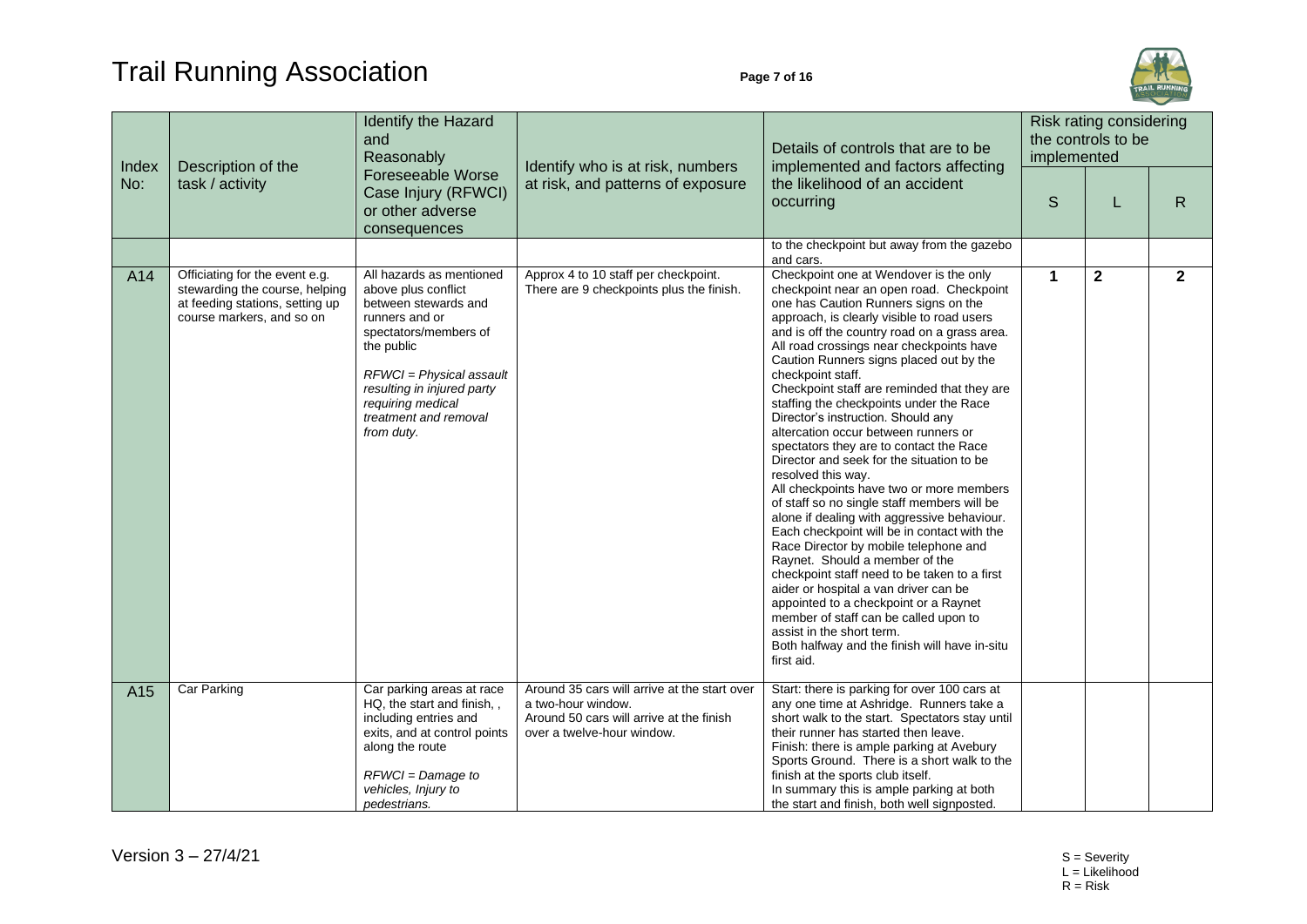

| Index           | Description of the               | Identify the Hazard<br>and<br>Reasonably<br>Foreseeable Worse<br>Case Injury (RFWCI)<br>or other adverse<br>consequences                                                                             | Identify who is at risk, numbers<br>at risk, and patterns of exposure                                                                                                                                                                                                                                  | Details of controls that are to be<br>implemented and factors affecting                                                                                                                                                                                                                                                                                                                                                                               | Risk rating considering<br>the controls to be<br>implemented |              |   |
|-----------------|----------------------------------|------------------------------------------------------------------------------------------------------------------------------------------------------------------------------------------------------|--------------------------------------------------------------------------------------------------------------------------------------------------------------------------------------------------------------------------------------------------------------------------------------------------------|-------------------------------------------------------------------------------------------------------------------------------------------------------------------------------------------------------------------------------------------------------------------------------------------------------------------------------------------------------------------------------------------------------------------------------------------------------|--------------------------------------------------------------|--------------|---|
| No:             | task / activity                  |                                                                                                                                                                                                      |                                                                                                                                                                                                                                                                                                        | the likelihood of an accident<br>occurring                                                                                                                                                                                                                                                                                                                                                                                                            | S                                                            |              | R |
|                 |                                  |                                                                                                                                                                                                      |                                                                                                                                                                                                                                                                                                        | Runners are reminded to tell their support<br>crews to understand their instructions<br>posted on the ridgewaychallenge.com<br>website. Most checkpoints allow car<br>parking. Signs showing No R86 Parking<br>are out on the roads where not allowed.<br>This helps control traffic and show residents<br>that parking is being controlled.<br>Where cars park on the road there is<br>immediate access to a footpath directly to<br>the checkpoint. |                                                              |              |   |
| A <sub>16</sub> | Lost children                    | Children attending the<br>event reported lost or<br>found.<br>$RFWCI = Distress$ .<br>Abduction.                                                                                                     | There are no specific attractions for<br>children e.g., a fun run. The number of<br>young people at a checkpoint will sum to<br>just a few from the start to checkpoint 9.<br>Young people are more numerous at the<br>finish when spectating to see a runner<br>over the finish line – around fifteen | Support crews are instructed, on the<br>ridgewaychallenge.com website, that they<br>are to keep their children always close to<br>them.<br>The finish, where most children will<br>congregate, is at the Social Club in<br>Avebury. With the finish line being<br>immediately outside the Social Club<br>families tend to congregate in a small area.                                                                                                 | 1                                                            | $\mathbf{1}$ | 1 |
| A17             | Photographers.                   | Photographers attempting<br>to capture actions shots<br>near roads or in way of<br>runners.<br>$RFWCI = Injury to$<br>photographer,<br>pedestrians.                                                  | The event encourages will have two<br>amateur photographers throughout the<br>event.                                                                                                                                                                                                                   | Photographers are provided with a yellow<br>hi-vis waistcoat to differentiate them from<br>members of the public and make them<br>more visible when close to runners and<br>near obstacles and perhaps roads.<br>Photographers are instructed not to take<br>any risks nor encourage runners to take<br>risks to obtain an 'action shot'.                                                                                                             | 1                                                            | $\mathbf{2}$ | 1 |
| A18             | <b>Barbury Castle Checkpoint</b> | Event staff and spectators<br>may need to leave the<br>area of Barbury Castle,<br>contamination or result of<br>injury by a hazard<br>declared by Government<br>of a state of National<br>Emergency. | Four event staff and perhaps four<br>spectators and runners.                                                                                                                                                                                                                                           | Nil. Other than an outbreak of Foot And<br>Mouth or state of national emergency there<br>should be no reason to evacuate the area.<br>If, on the day, we need to leave the area<br>the checkpoint will re-locate to the turning<br>off Smeeth Ridge where runners and<br>spectators will be informed of the course<br>change around the Old Ridgeway.                                                                                                 | 1                                                            | $\mathbf 1$  | 1 |
| A19             | <b>Barbury Castle Checkpoint</b> | Adverse weather, cold or<br>wet runners and staff                                                                                                                                                    | Four event staff and perhaps four<br>spectators and runners.                                                                                                                                                                                                                                           | Adverse weather can be quite severe on<br>the exposed Castle Area. Checkpoint staff<br>should take refuge in their cars or under the                                                                                                                                                                                                                                                                                                                  | $\mathbf 1$                                                  | 1            | 1 |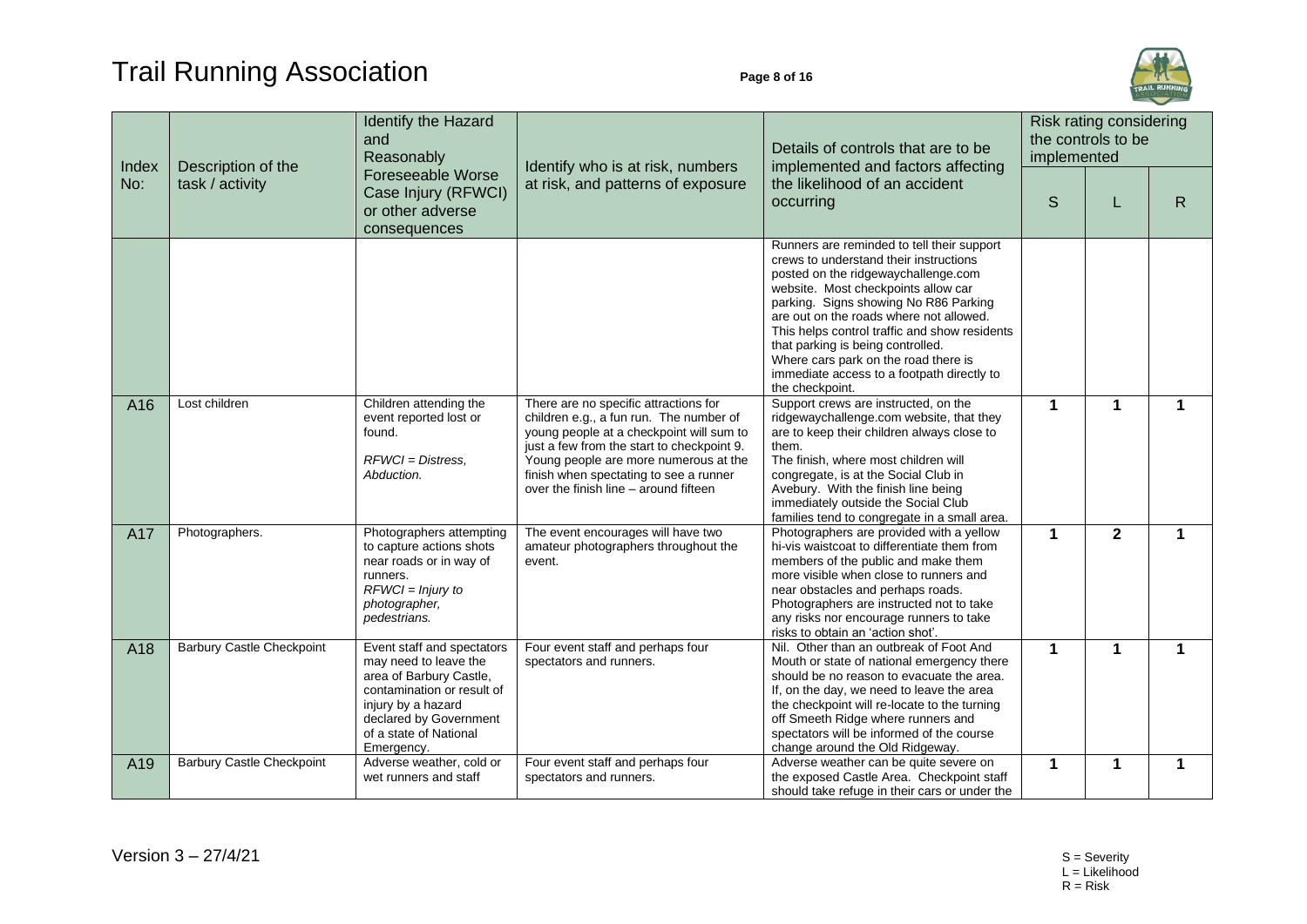

| Index | Description of the<br>task / activity                                                  | Identify the Hazard<br>and<br>Reasonably<br>Foreseeable Worse<br>Case Injury (RFWCI)<br>or other adverse<br>consequences | Identify who is at risk, numbers<br>at risk, and patterns of exposure | Details of controls that are to be<br>implemented and factors affecting<br>the likelihood of an accident<br>occurring                                                                                                                                                                                                                                                                                                                                                                                                                                                                                                                                                                                                                                                                                                            | Risk rating considering<br>the controls to be<br>implemented |             |              |  |
|-------|----------------------------------------------------------------------------------------|--------------------------------------------------------------------------------------------------------------------------|-----------------------------------------------------------------------|----------------------------------------------------------------------------------------------------------------------------------------------------------------------------------------------------------------------------------------------------------------------------------------------------------------------------------------------------------------------------------------------------------------------------------------------------------------------------------------------------------------------------------------------------------------------------------------------------------------------------------------------------------------------------------------------------------------------------------------------------------------------------------------------------------------------------------|--------------------------------------------------------------|-------------|--------------|--|
| No:   |                                                                                        |                                                                                                                          |                                                                       |                                                                                                                                                                                                                                                                                                                                                                                                                                                                                                                                                                                                                                                                                                                                                                                                                                  | S                                                            |             | $\mathsf{R}$ |  |
|       |                                                                                        |                                                                                                                          |                                                                       | awning at the Toilets. Runner should don<br>their piece of waterproof clothing and warm<br>top as they see fit. Checkpoint staff should<br>assist runners by sheltering in cars or<br>calling for a minibus to remove them from<br>the course and be taken the finish in<br>Avebury. As the event is in August the<br>likelihood of snow, sleet and minus<br>temperatures is negligible.                                                                                                                                                                                                                                                                                                                                                                                                                                         |                                                              |             |              |  |
|       | Barbury Castle Checkpoint:<br>Vehicle Access to Site, and<br>Emergency Service Access. | Slow or restricted access<br>to the checkpoint.                                                                          | Four event staff and perhaps four<br>spectators and runners.          | Access to Barbury Castle Checkpoint is<br>along a single-track road with passing<br>places from Wroughton. The road is<br>deemed suitable for emergency vehicles to<br>the houses and farms along the route.<br>Should the steep hill to the castle be closed<br>the Old Ridgeway can be used to access<br>the castle. Should the road be closed on<br>the day the checkpoint will move to the foot<br>of Castle Hill on the access to the<br>Ridgeway and be reduced to a two<br>vehicles, one event vehicle and one Raynet<br>vehicle.                                                                                                                                                                                                                                                                                         | 1                                                            | $\mathbf 1$ | 1            |  |
|       | Barbury Castle: Hot Water                                                              | Hot Water injury, scald<br>from hot kettle                                                                               | Two event staff                                                       | Depending on weather conditions it may be<br>necessary to provide support staff and<br>runners with hot drinks. The event will<br>provide a purpose-built camping gas stove<br>(from Go Outdoors or Millets, not<br>commercial) and two containers of camping<br>gas. A purpose-built kettle, closed, for the<br>use of heating water will also be provided.<br>Full instructions for the use of the stove and<br>gas are contained on the items themselves.<br>The likelihood of an injury from hot water is<br>not greater than that of a purchased drink.<br>As the gas stove will be ignited by a<br>purpose built, handheld, lighter and the<br>flame recessed used by staff that have read<br>the instructions the chance of burns is<br>minimal. The gas can is removed away<br>from the appliance mechanically should it | 1                                                            | $\mathbf 2$ | $\mathbf{2}$ |  |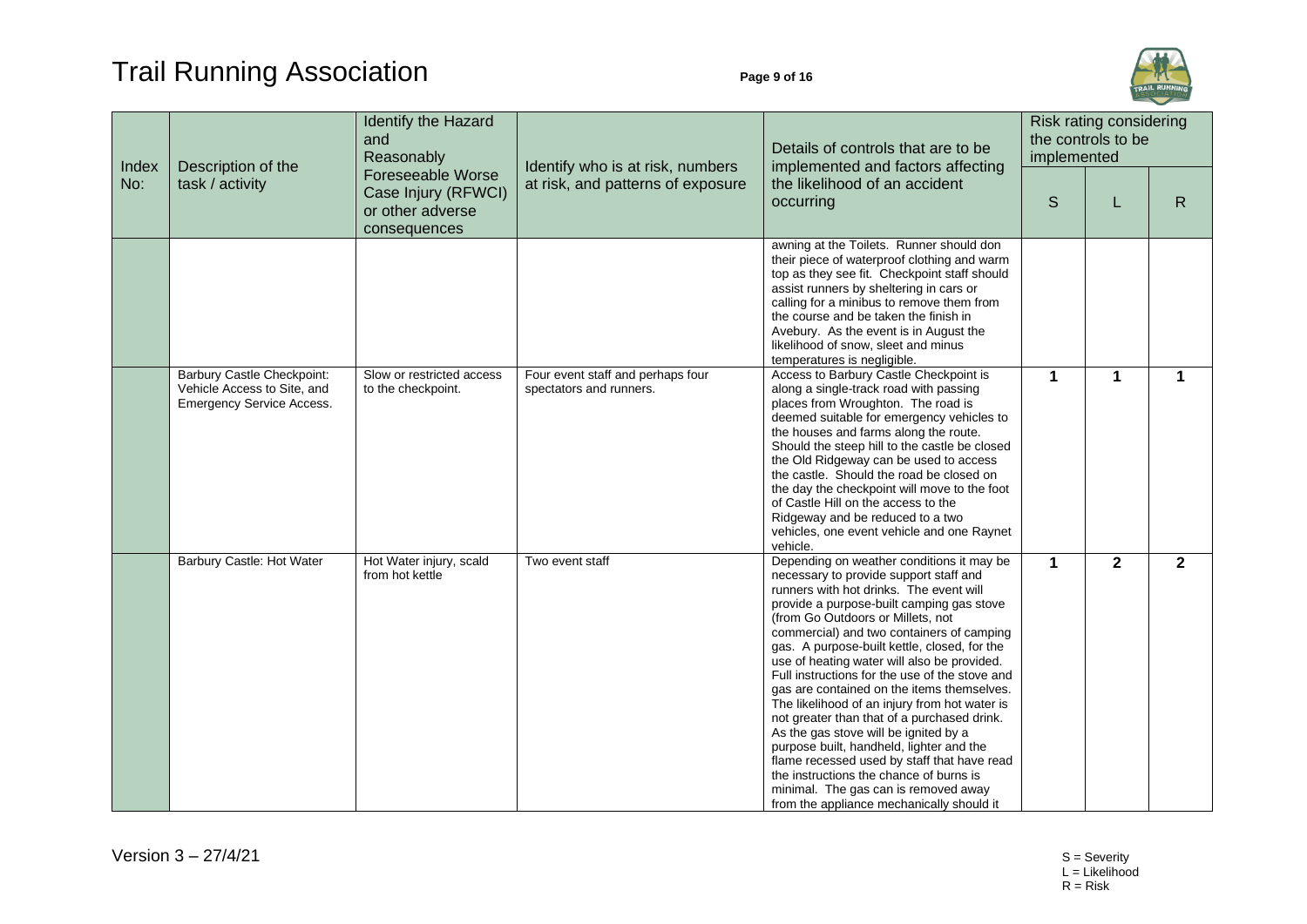

| Index<br>No: | Description of the<br>task / activity | Identify the Hazard<br>and<br>Reasonably<br><b>Foreseeable Worse</b><br>Case Injury (RFWCI)<br>or other adverse<br>consequences | Identify who is at risk, numbers<br>at risk, and patterns of exposure | Details of controls that are to be<br>implemented and factors affecting<br>the likelihood of an accident<br>occurring                                                                                                                                                                                                                                                                                                                                                                                                                                                                                                   | Risk rating considering<br>the controls to be<br>implemented |  |   |
|--------------|---------------------------------------|---------------------------------------------------------------------------------------------------------------------------------|-----------------------------------------------------------------------|-------------------------------------------------------------------------------------------------------------------------------------------------------------------------------------------------------------------------------------------------------------------------------------------------------------------------------------------------------------------------------------------------------------------------------------------------------------------------------------------------------------------------------------------------------------------------------------------------------------------------|--------------------------------------------------------------|--|---|
|              |                                       |                                                                                                                                 |                                                                       |                                                                                                                                                                                                                                                                                                                                                                                                                                                                                                                                                                                                                         | S                                                            |  | R |
|              |                                       |                                                                                                                                 |                                                                       | be necessary simply the pressing of a<br>switch.<br>Should injury occur both first aid and a<br>paramedic will be on call to assist. Cold<br>water to cool an injury will be on hand.<br>As no flammable materials are used around<br>the stove and the stove is outside there is<br>no risk of fire spreading. Should it be<br>deemed that this is not acceptable the<br>event will just rely on hot water being<br>brought to the checkpoint. The use of this<br>stove is for cases where adverse weather<br>could cause hyperthermia. The threat of<br>exposure would far outweigh any risk of hot<br>water or burn. |                                                              |  |   |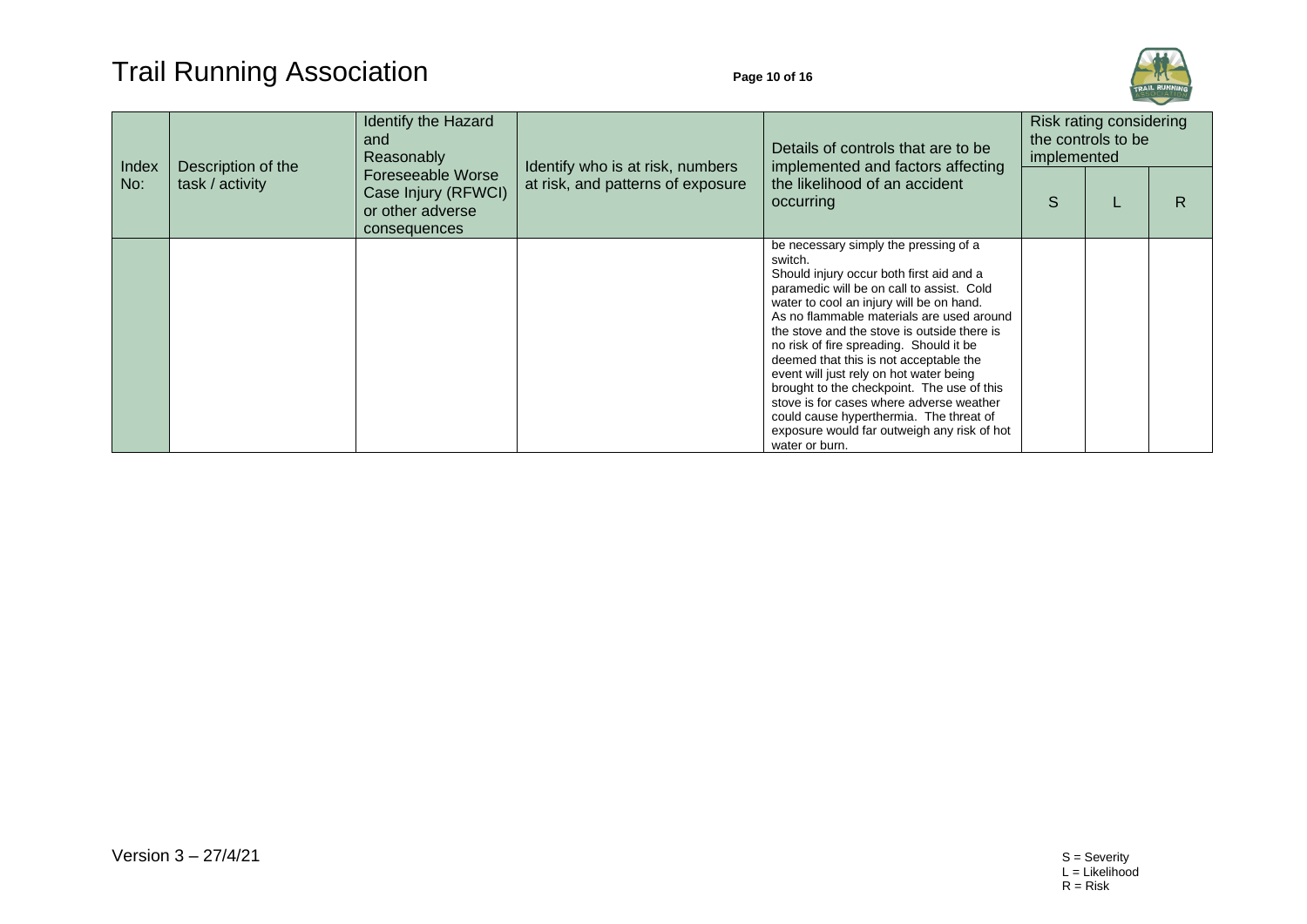## Trail Running Association **Page 11 of 16**



|           |                                                                    |                                                                                                                                                                                                                                                                                                                                                                                    |                                                                                               | Section B - Risks that are COVID-19 specific - include for completeness should restrictions be imposed in 2022.                                                                                                                                                                                                                                                                                                                                                                                                                                                                                                                                                                                                                                                                                          |                      |                |                |
|-----------|--------------------------------------------------------------------|------------------------------------------------------------------------------------------------------------------------------------------------------------------------------------------------------------------------------------------------------------------------------------------------------------------------------------------------------------------------------------|-----------------------------------------------------------------------------------------------|----------------------------------------------------------------------------------------------------------------------------------------------------------------------------------------------------------------------------------------------------------------------------------------------------------------------------------------------------------------------------------------------------------------------------------------------------------------------------------------------------------------------------------------------------------------------------------------------------------------------------------------------------------------------------------------------------------------------------------------------------------------------------------------------------------|----------------------|----------------|----------------|
| <b>B1</b> | Travelling to and from the<br>event and travel during the<br>event | Travelling to, from, or<br>during the vent in the<br>same car as someone<br>who is in a different<br>household<br>$RFWCI = contract$<br>COVID-19.                                                                                                                                                                                                                                  | Runners, officials, supporters, other<br>helpers, third parties and covid 19 co-<br>ordinator | Driver and passengers no longer need to<br>exercise restrictions.<br>Minibuses collecting retirees require both<br>driver and retirees to wear facemasks.                                                                                                                                                                                                                                                                                                                                                                                                                                                                                                                                                                                                                                                | $\blacktriangleleft$ | $\mathbf{2}$   | $\mathbf{2}$   |
| <b>B2</b> | Attendance at the event                                            | COVID-19 infection<br>because of attendance at<br>the event by anyone<br>showing signs of ill-health<br>or COVID-19, or who has<br>been unwell in the<br>previous 14 days.<br>COVID-19 infection<br>because of attendance by<br>anyone self-isolation on<br>Test and Trace advice or<br>because suspected<br>contact with an infected<br>person.<br>$RFWCI = contract$<br>COVID-19 | 35 spectators/crews, 75 runners over 12<br>to 28 hours, 60 staff/volunteers                   | All runners and spectators must always<br>have a face mask with them worn when in<br>contact with anyone outside their immediate<br>family and friends.<br>The contact details of staff will be captured<br>on the day by the Race Director. Due to<br>no-shows and last-minute changes<br>recording the contact details of support staff<br>in advance is not possible.<br>The Marshal Instructions, sent out the week<br>before the event, will instruct Marshals not<br>to attend if they are symptomatic or have<br>tested positive.<br>Runners will be instructed not to attend if<br>they have tested positive or are<br>symptomatic.                                                                                                                                                              | 1                    | $\overline{2}$ | $\overline{2}$ |
| <b>B3</b> | <b>Test and Trace requirements</b>                                 | Inadequate contact<br>details for a runner,<br>official, volunteer,<br>supporter etc., when, in<br>the event of an attendee<br>falling ill, such contact<br>details are required by<br><b>NHS Test and Trace</b><br>$RFWCI = COVID-19$<br>contracted from someone<br>who could not be traced                                                                                       | 35 spectators/crews, 75 runners over 12<br>to 28 hours, 60 staff/volunteers                   | NHS Track and Trace QR codes will be in a<br>prominent position at each checkpoint. All<br>spectators, runners, volunteers, and<br>officials will be encouraged to scan the<br>codes when attending each checkpoint.<br>Name, address, and phone number of each<br>entrant is captured in advance of the event.<br>All runners and spectators must always<br>have a face mask with them worn when in<br>contact with anyone outside their immediate<br>family and friends.<br>A written note is made of who the runners<br>were on the start line with.<br>Support crews, runners, volunteers and<br>officials will be encouraged to use the track<br>and trace QR Code.<br>The contact details of staff will be captured<br>on the day by the Race Director. Due to<br>no-shows and last-minute changes | $\blacktriangleleft$ | $\overline{2}$ | $\overline{2}$ |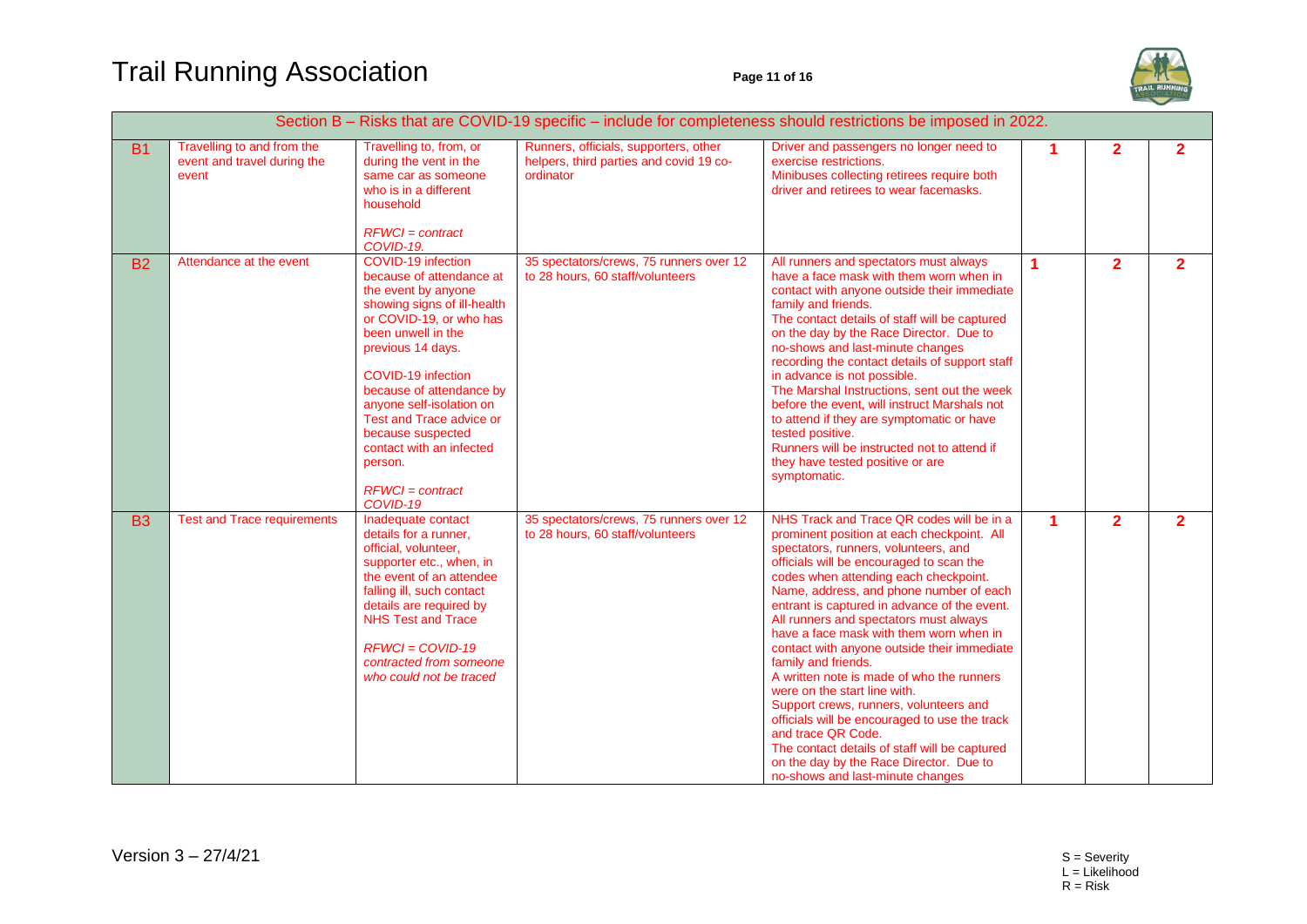## Trail Running Association **Page 12 of 16**



|           |                                                    |                                                                                                          |                                                                                                                                        | recording the contact details of support staff<br>in advance is not possible.                                                                                                                                                                                                                                                                                                                                                                                                                                                                                                                                                                                                                                                                                                                                                                                                                       |                      |                |                |
|-----------|----------------------------------------------------|----------------------------------------------------------------------------------------------------------|----------------------------------------------------------------------------------------------------------------------------------------|-----------------------------------------------------------------------------------------------------------------------------------------------------------------------------------------------------------------------------------------------------------------------------------------------------------------------------------------------------------------------------------------------------------------------------------------------------------------------------------------------------------------------------------------------------------------------------------------------------------------------------------------------------------------------------------------------------------------------------------------------------------------------------------------------------------------------------------------------------------------------------------------------------|----------------------|----------------|----------------|
| <b>B4</b> | Registration - picking up race<br>pack & enquiries | Close contact with other<br>runners, supporters, and<br>other helpers<br>$RFWCI = contract$<br>COVID-19. | 75 runners over to 3 hours, 15<br>staff/volunteers                                                                                     | Runners will be penned-in in groups of six<br>to ten in a large open, pre-marked, area<br>prior to starting. There is no need for<br>runners to come in close contact with any<br>other runner.<br>When collecting their number and timing<br>chip they will be called forward one at a<br>time collecting their chip from a table away<br>from staff.<br>Raynet will be located away from the start<br>area sufficiently to avoid contact with all<br>runners and spectators.<br>All runners, spectators, volunteers, and<br>event staff must always have a face mask<br>with them worn when in contact with<br>runners and anyone outside their<br>immediate family and friends.<br>The contact details of staff will be captured<br>on the day by the Race Director. Due to<br>no-shows and last-minute changes<br>recording the contact details of support staff<br>in advance is not possible. | $\blacktriangleleft$ | $\overline{2}$ | $\overline{2}$ |
| <b>B5</b> | Baggage Drop and baggage<br>Collection             | Close contact with other<br>runners and volunteers<br>$RFWCI = contract$<br>COVID-19.                    | All runners, approx. 50, with drop bags.<br>Very low chance of runners meeting<br>anyone else as they just leave their bag<br>on tarp. | Drop bags are placed on a 15ft square<br>tarpaulin away from the start. There is no<br>need to meet anyone when placing their<br>bag out for transport.<br>All runners, spectators, officials, and<br>volunteers must always have a face mask<br>with them worn when in contact with<br>anyone outside their immediate family and<br>friends.<br>Support crews can use the track and trace<br>QR Code.<br>The contact details of staff will be captured<br>on the day by the Race Director. Due to<br>no-shows and last-minute changes<br>recording the contact details of support staff<br>in advance is not possible.                                                                                                                                                                                                                                                                             | $\blacktriangleleft$ | $\overline{2}$ | $\overline{2}$ |
| <b>B6</b> | Pre-race waiting time                              | Close contact with other<br>runners, supporters,<br>officials, and volunteers                            | 35 spectators/crews, 75 runners over 12<br>to 28 hours, 15 staff/volunteers                                                            | All spectators are kept away from the start.<br>Runners are dropped off with just half an<br>hour before they start. Support crews leave                                                                                                                                                                                                                                                                                                                                                                                                                                                                                                                                                                                                                                                                                                                                                            | $\blacktriangleleft$ | $\overline{2}$ | $\overline{2}$ |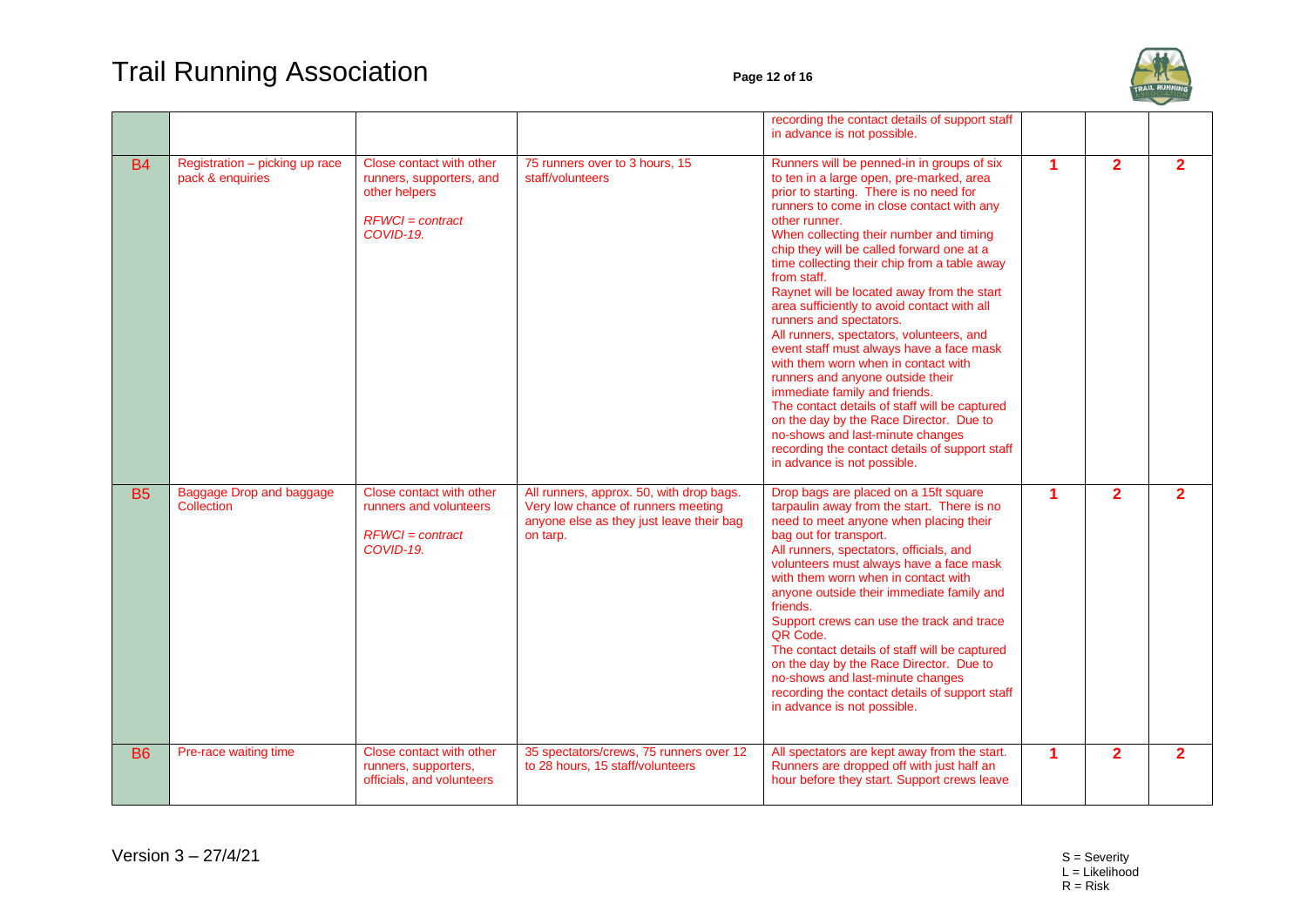

|           |                   | $RFWCI = contract$<br>COVID-19                                                                                                                                                                                 |                                                                             | once their runner has started along the<br>course.<br>The start area is a large open space,<br>perhaps an acre. There is no need for<br>anyone attending the event to be close<br>together.<br>Runners are penned in a pre-start holding<br>area until called forwards to the start line<br>approx. six at time.<br>All runners and spectators must always<br>have a face mask with them worn when in<br>contact with anyone outside their immediate<br>family and friends.<br>Support crews will be encouraged to use<br>the track and trace QR Code.<br>The contact details of staff will be captured<br>on the day by the Race Director. Due to<br>no-shows and last-minute changes<br>recording the contact details of support staff<br>in advance is not possible. |                      |                |                |
|-----------|-------------------|----------------------------------------------------------------------------------------------------------------------------------------------------------------------------------------------------------------|-----------------------------------------------------------------------------|-------------------------------------------------------------------------------------------------------------------------------------------------------------------------------------------------------------------------------------------------------------------------------------------------------------------------------------------------------------------------------------------------------------------------------------------------------------------------------------------------------------------------------------------------------------------------------------------------------------------------------------------------------------------------------------------------------------------------------------------------------------------------|----------------------|----------------|----------------|
| <b>B7</b> | Using the toilets | Close contact with other<br>runners, supporters,<br>officials, and volunteers<br>Contact with surfaces<br>used by other runners,<br>supporters, officials, and<br>volunteers<br>$RFWCI = contract$<br>COVID-19 | 35 spectators/crews, 75 runners over 12<br>to 28 hours, 15 staff/volunteers | Hand gel inside and outside the toilets.<br>All runners, spectators, volunteers, and<br>race officials must always have a face mask<br>with them worn when in contact with<br>anyone outside their immediate family and<br>friends.<br>There are three toilets spaced out, there<br>should not be any need to queue for more<br>than a few minutes.                                                                                                                                                                                                                                                                                                                                                                                                                     | $\blacktriangleleft$ | $\overline{2}$ | $\overline{2}$ |
| <b>B8</b> | <b>Start Area</b> | Close contact with other<br>runners, officials, and<br>volunteers<br>$RFWCI = contract$<br>COVID-19                                                                                                            | 35 spectators/crews, 75 runners over 2 to<br>3 hours, 8 staff/volunteers    | Runners will be penned-in in groups of six<br>to ten in a large open, pre-marked, area<br>prior to starting. There is no need for<br>runners to come in close contact with any<br>other runner.<br>When collecting their number and trackers<br>they will be called forward one at a time<br>collecting their tracker from a table away<br>from staff.<br>All runners, spectators, volunteers, and<br>race officials are encouraged to use the<br>track and trace QR Code.<br>The contact details of staff will be captured<br>on the day by the Race Director. Due to<br>no-shows and last-minute changes<br>recording the contact details of support staff<br>in advance is not possible.                                                                             | $\blacktriangleleft$ | $\overline{2}$ | $\mathbf{2}$   |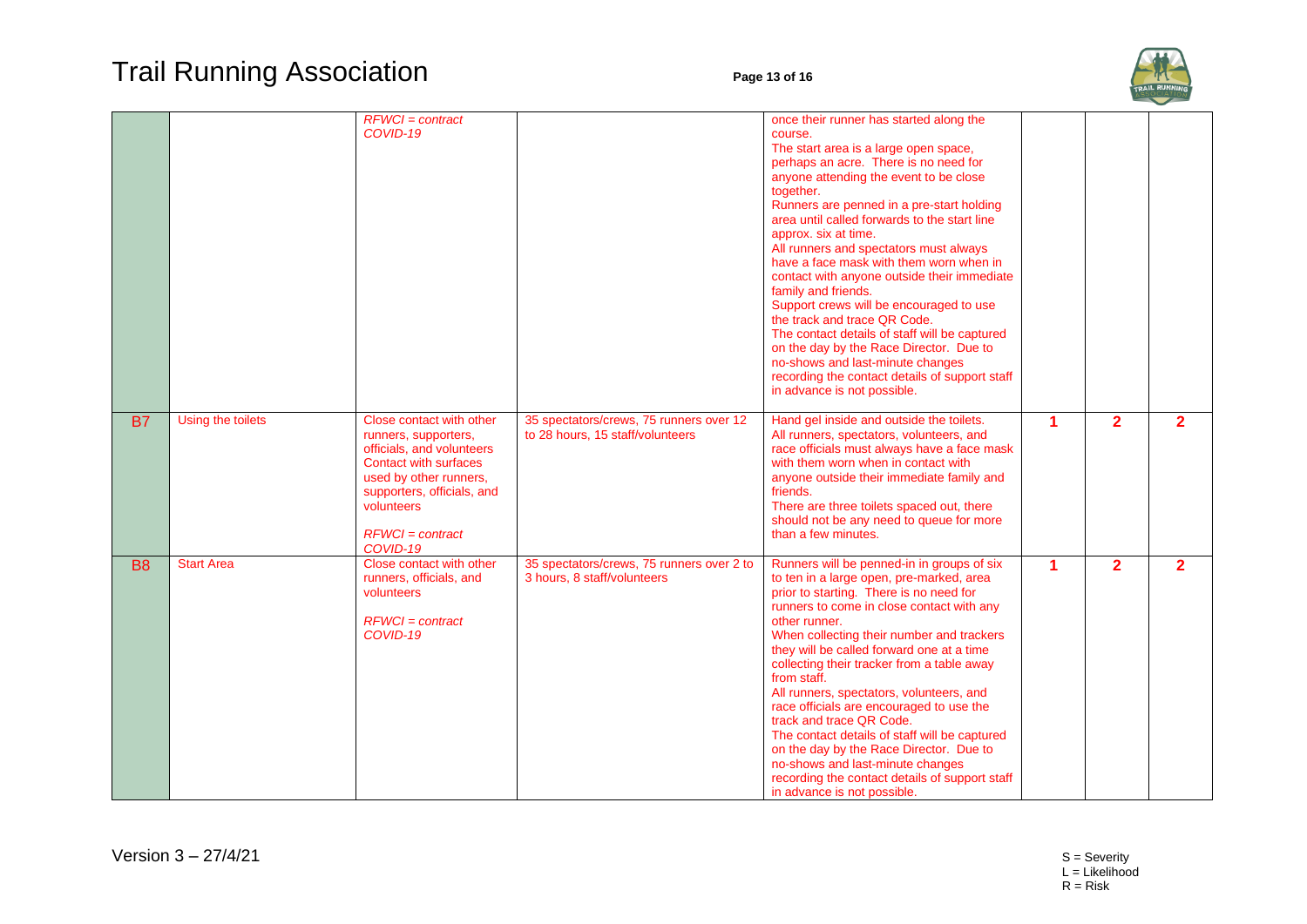

|            |                                                      |                                                                                                                                                                                                                                                                               |                                                                             | Runners will be informed not to attend if<br>they have tested positive or have<br>symptomatic in the final instructions posted<br>online a week before the event.<br>All runners, spectators, volunteers, and<br>race officials must always have a face mask<br>with them worn when in contact with<br>anyone outside their immediate family and<br>friends.                                                                                                                                                                                                                                                                                                                                                                                                                                                                                                                                                                                                                                                                                                                     |   |                |                |
|------------|------------------------------------------------------|-------------------------------------------------------------------------------------------------------------------------------------------------------------------------------------------------------------------------------------------------------------------------------|-----------------------------------------------------------------------------|----------------------------------------------------------------------------------------------------------------------------------------------------------------------------------------------------------------------------------------------------------------------------------------------------------------------------------------------------------------------------------------------------------------------------------------------------------------------------------------------------------------------------------------------------------------------------------------------------------------------------------------------------------------------------------------------------------------------------------------------------------------------------------------------------------------------------------------------------------------------------------------------------------------------------------------------------------------------------------------------------------------------------------------------------------------------------------|---|----------------|----------------|
| <b>B9</b>  | <b>Ensuring social distancing</b><br>along the route | Close contact with other<br>runners, officials,<br>volunteers, and members<br>of the public<br>$RFWCI = contract$<br>COVID-19                                                                                                                                                 | 35 spectators/crews, 75 runners over 12<br>to 28 hours, 60 staff/volunteers | The course is sufficiently wide enough to<br>allow runners to be spaced out well over<br>2m at all points. Gates will need to be<br>passed through one at a time.<br>All runners, spectators, volunteers, and<br>race officials always have a face mask with<br>them worn when in contact with anyone<br>outside their immediate family and friends.                                                                                                                                                                                                                                                                                                                                                                                                                                                                                                                                                                                                                                                                                                                             |   | $\overline{2}$ | $\overline{2}$ |
| <b>B10</b> | <b>Attending feed stations</b>                       | Close contact with other<br>runners, officials, and<br>volunteers.<br><b>Contact with surfaces</b><br>used by other runners,<br>officials, and volunteers.<br>Contact with food and<br>drink handled by<br>volunteers and other<br>runners.<br>$RFWCI = contract$<br>COVID-19 | 35 spectators/crews, 75 runners over 12<br>to 28 hours, 60 staff/volunteers | Cleaning products will be anti-bacterial.<br>Runners will have access to either side of<br>serving tables allowing four to six to have<br>access to food without need to reach over<br>each other.<br>Food stuffs will be pre-wrapped and in<br>individual portions.<br>Hand sanitiser will be on each table and<br>outside.<br>Spectator can attend feed stations although<br>they are not catered for. There is no need<br>for spectators to be close to runners of<br>which they are not supporting.<br>All runners, spectators, volunteers, and<br>race officials always have a face mask with<br>them worn when in contact with anyone<br>outside their immediate family and friends.<br>The contact details of staff will be captured<br>on the day by the Race Director. Due to<br>no-shows and last-minute changes<br>recording the contact details of support staff<br>in advance is not possible.<br>Runners will be informed not to attend if<br>they have tested positive or have<br>symptomatic in the final instructions posted<br>online a week before the event. | 1 | $\overline{2}$ | $\overline{2}$ |
| <b>B11</b> | <b>Finish area</b>                                   | <b>Contact with other</b><br>runners, officials, and<br>volunteers.                                                                                                                                                                                                           | 35 spectators, 75 runners, 10<br>staff/volunteers over 12 to 28 hours       | Runners arrive in ones and twos moving<br>away from the finish area immediately after<br>arriving.                                                                                                                                                                                                                                                                                                                                                                                                                                                                                                                                                                                                                                                                                                                                                                                                                                                                                                                                                                               | 1 | $\overline{2}$ | $\overline{2}$ |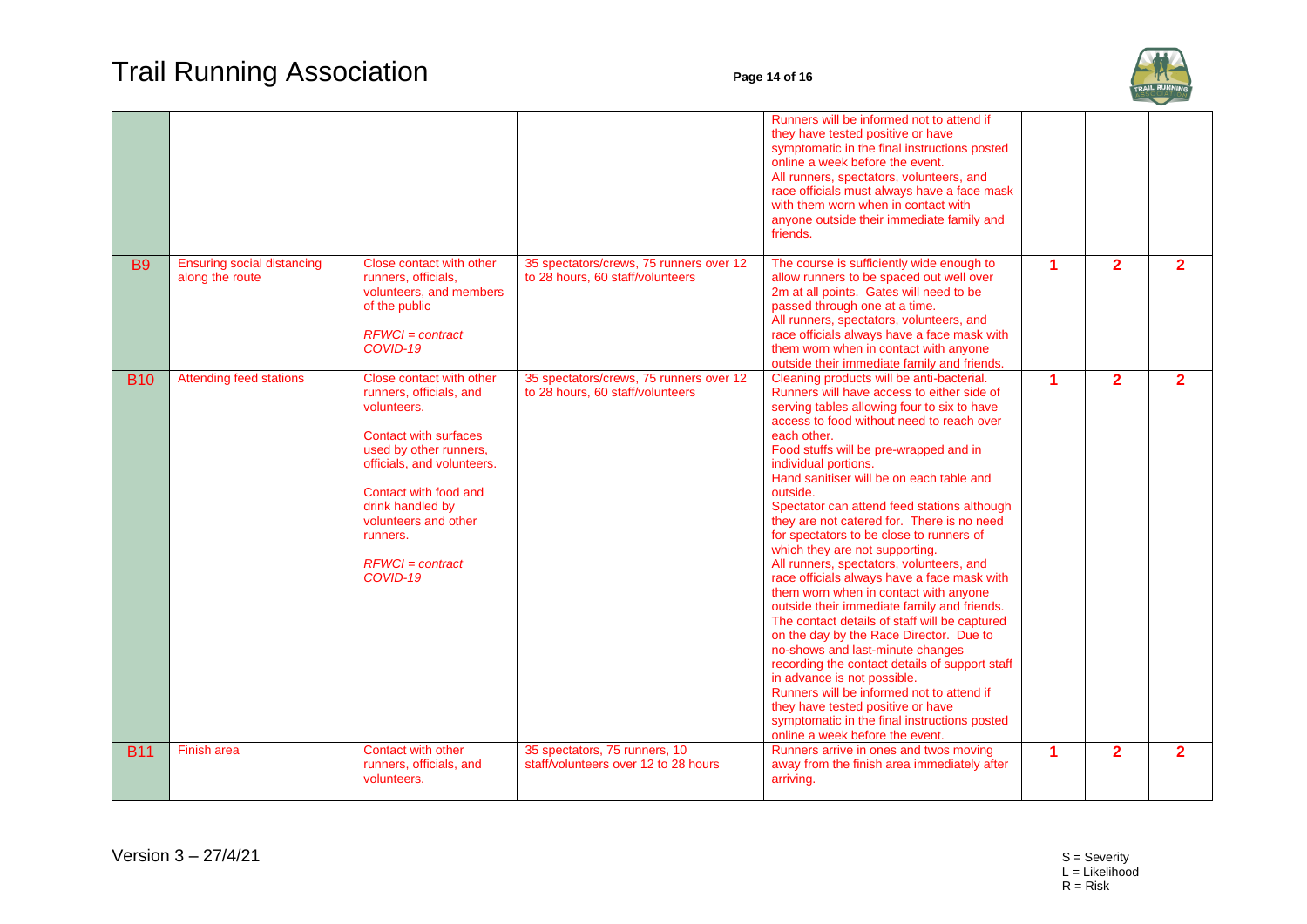## Trail Running Association **Page 15 of 16**



| <b>Contact with surfaces</b> | All runners, spectators, volunteers, and       |  |
|------------------------------|------------------------------------------------|--|
| used by other runners,       | race officials always have a face mask with    |  |
| officials, and volunteers.   | them worn when in contact with anyone          |  |
|                              | outside their immediate family and friends     |  |
|                              |                                                |  |
| Contact with food and        | to reduce contact with people attending the    |  |
| drink handled by other       | finish offering at the finish will be reduced  |  |
| runners, officials, and      | from the usual sleep/feed/leave to more a      |  |
| volunteers.                  | holding area whilst runners are collected.     |  |
|                              | Runners are already fully aware that           |  |
|                              | minibuses will not leave for Swindon train     |  |
| $RFWCI = contract$           | station until 08:00 on Sunday morning.         |  |
| COVID-19                     | Runners finishing before then should really    |  |
|                              |                                                |  |
|                              | be collected to avoid overcrowding at the      |  |
|                              | finish.                                        |  |
|                              | People attending the finish will be informed   |  |
|                              | that they are encouraged to wear masks         |  |
|                              | when in contact with anyone outside their      |  |
|                              | immediate family.                              |  |
|                              | The contact details of staff will be captured  |  |
|                              | on the day by the Race Director. Due to        |  |
|                              |                                                |  |
|                              | no-shows and last-minute changes               |  |
|                              | recording the contact details of support staff |  |
|                              | in advance is not possible.                    |  |
|                              |                                                |  |
|                              | All attendees at the finish are encouraged     |  |
|                              | to use the track and trace QR code.            |  |
|                              | Anyone ordering food from the hatch will be    |  |
|                              | required to wear a facemask.                   |  |
|                              | Facemasks are need required when               |  |
|                              |                                                |  |
|                              | seated.                                        |  |
|                              | Support crews awaiting runners will be         |  |
|                              | encouraged to collect their runner's drop      |  |
|                              | bag in advance of their runner. When their     |  |
|                              | runner arrives, the runner will be escorted    |  |
|                              | away from the finish line. Once the runner     |  |
|                              | is ready to depart the support crews will      |  |
|                              | take their runner back to their car.           |  |
|                              | Runners arrive and collect bag will be         |  |
|                              |                                                |  |
|                              | reminded that the event encourages face        |  |
|                              | masks to be worn. Runners are advised to       |  |
|                              | maintain a 2m distance from other changing     |  |
|                              | runners in the hall if possible.               |  |
|                              | Runners leaving by minibus will be required    |  |
|                              | to wear a facemask when in the minibus.        |  |
|                              | In cases where there are many runners          |  |
|                              | waiting to leave with insufficient capacity in |  |
|                              | the minibuses a taxi will be called. This will |  |
|                              |                                                |  |